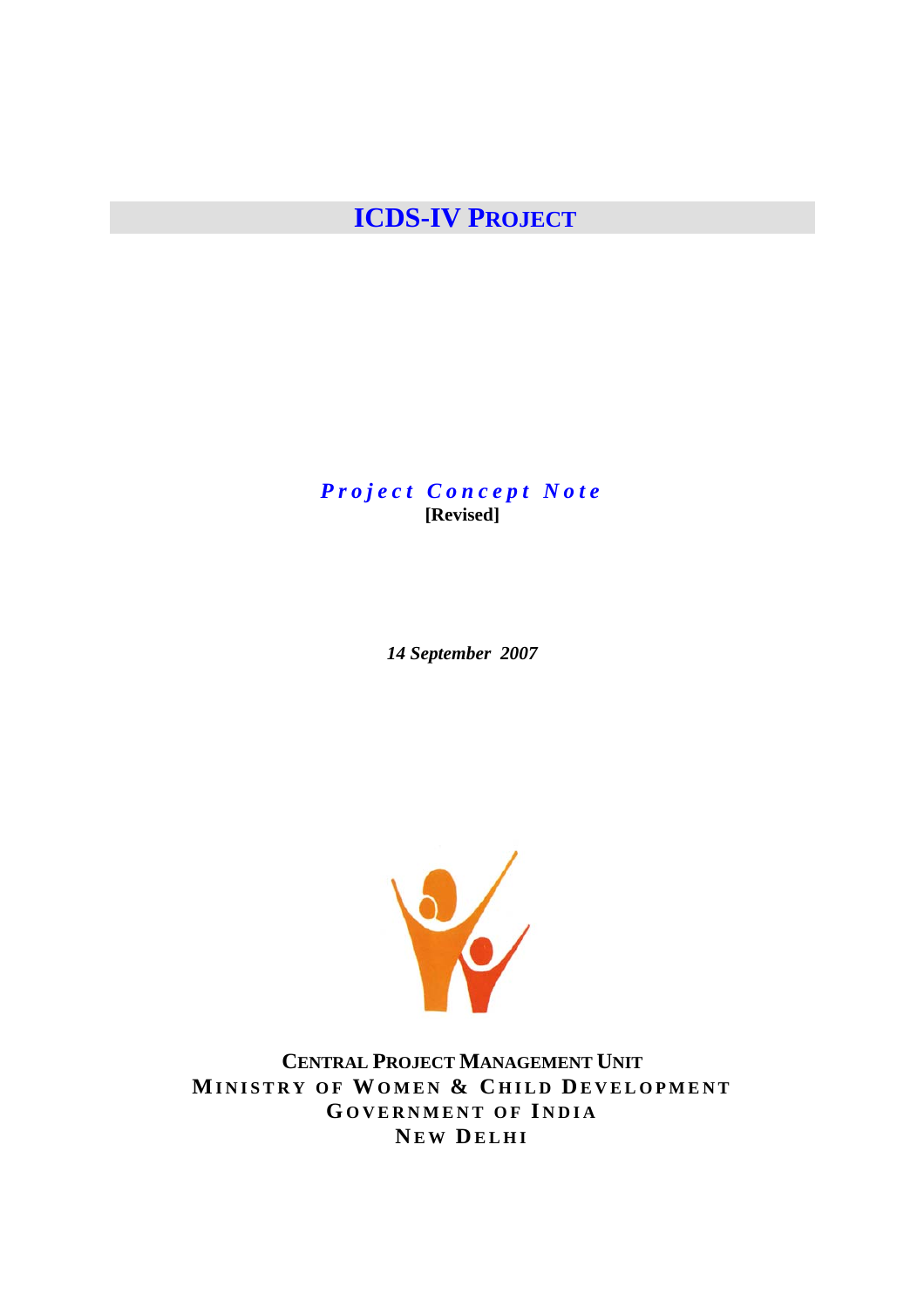# **CONTENTS**

- **1. Introduction** 1
- **2. The Current Challenge** 2
- **3. The Context** 3
	- 3.1 Guiding Principles 4
	- 3.2 Vision of the Revised Framework 4

## **4. Project Development Objectives 5**

- **5. Project Rationale 5**
- **6. Project Design** *Five Key Principles* **5**
- **7. Thrust Areas 6**
- **8. Special Targeting Strategies 6**
- **9. Project Components & Interventions** 7

## **9.1 Nutrition Component** 7

- 9.1.1 Training/Capacity Building 7
- 9.1.2 Information, Education and Communication 8
- 9.1.3 Nutrition & Health Education 9
- 9.1.4 Micronutrient Interventions 10
- 9.1.5 Growth Monitoring & Promotion 10
- 9.1.6 Strengthening Service Delivery 11
- 9.1.7 Infrastructure Development 11
- 9.1.8 Empowering Adolescent Girls 11
- 9.1.9 Motivating the AWWs 12
- 9.1.10 Flexi Funds at the AWCs 12
- 9.1.11 Stronger Convergence with RCH-II/NRHM 12
- 9.1.12 Monitoring & Evaluation 12

## **9.2 ECE Component** 13

## **9.2.1 Policy and Programmatic Support at National/State levels** 13

- (a) Setting of quality standards through a consultative process 13
- (b) Mechanisms for quality assurance and accreditation 13
- (c) Training and Resource Support 13
- (d) Monitoring and Evaluation 14
- (e) Advocacy and information sharing 14

## **4.2.2 Targeted Service Delivery in high burden districts** 14

## **10. Project Management** 15

- **11. Project Period** 16
- **12. Project Cost** 16

*Annex:* Project Management Structure – *An Exhibit* 17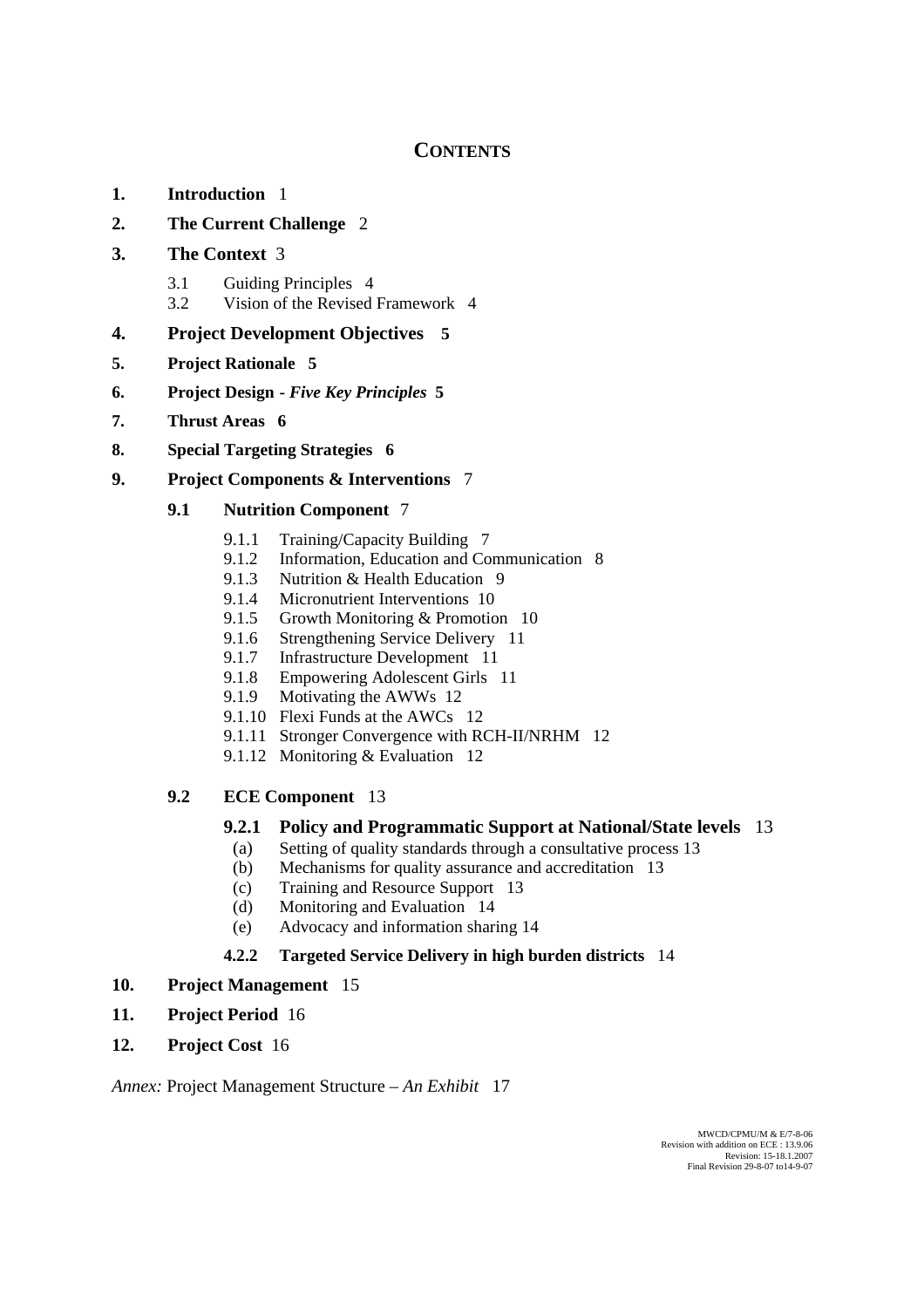## **ICDS-IV PROJECT: PROJECT CONCEPT NOTE**

## **1. INTRODUCTION**

Launched on 2<sup>nd</sup> October 1975, today, the Integrated Child Development Services (ICDS) Scheme represents one of the world's largest and most unique programmes for early childhood development. ICDS is the foremost symbol of India's commitment to her children – India's response to the challenge of providing pre-school education to children on one hand and breaking the vicious cycle of malnutrition, morbidity, reduced learning capacity and mortality, on the other.

ICDS is a centrally sponsored scheme implemented through the State Governments with 100 per cent financial assistance from the Central Government for all inputs other than supplementary food, which the States provide from their own resources. Since 2005-06, grant-in-aid pattern has been modified and the Government of India now provides central assistance to States for supplementary nutrition to the extent of 50% of the cost norms or 50% of the actual expenditure incurred by States, whichever is less.

The objectives of the Scheme are multifold:

- *to improve the nutritional and health status of pre-school children in the age-group of 0-6 years;*
- *to lay the foundation of proper psychological development of the child;*
- *to reduce the incidence of mortality, morbidity, malnutrition and school drop-out;*
- *to achieve effective coordination of policy and implementation amongst the various departments to promote child development; and*
- *to enhance the capability of the mother to look after the normal health and nutritional needs of the child through proper nutrition and health education.*

The above objectives are sought to be achieved by providing a package of six services comprising of (i) supplementary nutrition (ii) immunization, (iii) health check-up, (iv) referral services, (v) pre-school non-formal education and (vi) nutrition and health education. The services are provided concurrently so that synergetic and holistic development of children takes place. As the programme has developed, it has expanded its range of interventions to include components focused on adolescent girls' nutrition, health, awareness, and skills development, as well as income-generation schemes for women. The Scheme covers rural and tribal areas and slum population in urban areas.

With strong government commitment and political will, the ICDS program has emerged from small beginnings in 1975 to become India's flagship nutrition programme. ICDS is potentially well poised to address some of the *underlying* causes of undernutrition amongst children in India. The program adopts a multi-sectoral approach to child well being, incorporating health, education and nutrition interventions, and is implemented through a network of *anganwadi* centers (AWCs) at the community level.

The ICDS Scheme has undergone massive expansion ever since it was launched. Till the end of the 9<sup>th</sup> Five Year Plan (1997-2002), the scheme was gradually expanded to 5652 projects (blocks) across the country. The Government of India has now embarked upon a programme of universalisation of the scheme with emphasis on quality. During the  $10<sup>th</sup>$  Five Year Plan (2002-2007), the ICDS Scheme was approved for implementation within the existing sanctioned 5652 Projects with no expansion activities due to resource constraints. However, with the mandate of the present Government as enunciated in the National Common Minimum Programme (NCMP) and as also decreed by the Supreme Court, through its various rulings, the ICDS Scheme has been expanded twice (in 2005-06  $\&$  2006-07) during the 10<sup>th</sup> Five Year Plan, increasing the number of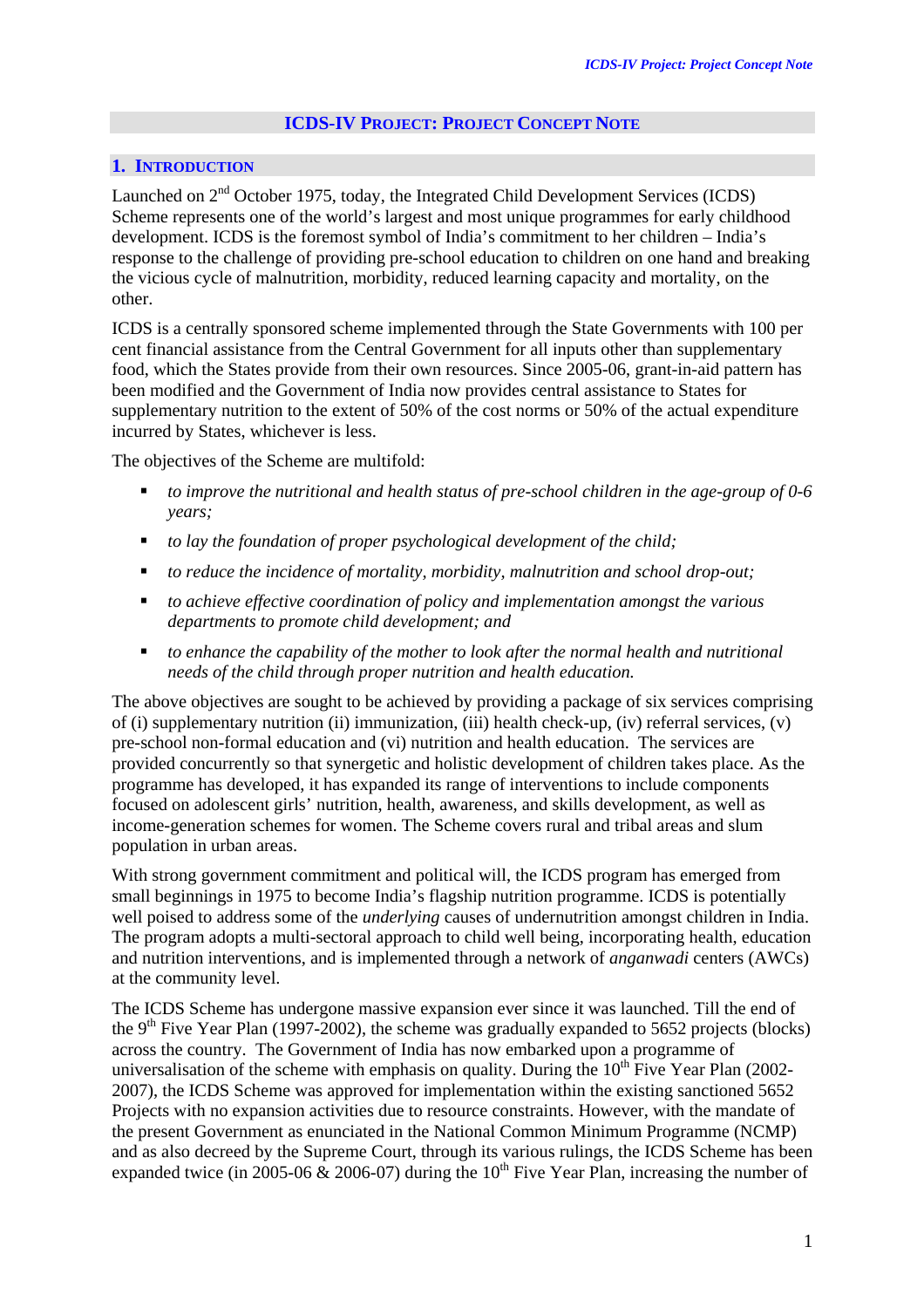ICDS projects from 5652 in 2004-05 to 6284 projects (blocks) and that of Anganwadi Centres (AWC) from 7.44 lakh to 10.53 lakh by the end of 2006-07. It is expected that a total of 6291 projects (blocks) will be operational in the country by the end of second year of the  $11<sup>th</sup>$  Five Year Plan (2007-2012).

As on 31 March 2007, 5829 projects (blocks) and 8.45 lakh AWCs have been made operational. Currently, services under the scheme are being provided to about 705.43 lakh beneficiaries, comprising of about 581.85 lakh children (0-6 years) and about 123.58 lakh pregnant and lactating mothers. It is significant to note that during the  $10<sup>th</sup>$  Plan period i.e. from 1.4.2002 to 31.03.2007, the number of beneficiaries under the supplementary nutrition programme (SNP) in ICDS have increased to the tune of 88% from 375.10 lakh in 2002 to 705.43 lakh in 2007. Similarly, the number of children (3-6 Years) attending pre-school education at AWC has increased from 166.56 lakh to 300.81 lakh during the same period (81% increase) (Table 1).

| Year ending         | No. of      | No. of      | No. of Supplementary                 | No. of pre-school     |  |  |  |
|---------------------|-------------|-------------|--------------------------------------|-----------------------|--|--|--|
|                     | operational | operational | nutrition beneficiaries              | education             |  |  |  |
|                     | projects    | AWCs        | (both children 6 months $-6$ years   | beneficiaries         |  |  |  |
|                     | (blocks)    |             | and pregnant & lactating<br>mothers) | $(3-6 \text{ years})$ |  |  |  |
| 31.03.2002          | 4608        | 545,714     | 375.10 lakh                          | 166.56 lakh           |  |  |  |
| 31.03.2003          | 4903        | 600,391     | 387.84 lakh                          | 188.02 lakh           |  |  |  |
| 31.03.2004          | 5267        | 649,307     | 415.08 lakh                          | 204.38 lakh           |  |  |  |
| 31.03.2005          | 5422        | 706,872     | 484.42 lakh                          | 218.41 lakh           |  |  |  |
| 31.03.2006          | 5659        | 748,229     | 562.18 lakh                          | 244.92 lakh           |  |  |  |
| 31.03.2007          | 5829        | 844,743     | 705.43 lakh                          | 300.81 lakh           |  |  |  |
| <b>AO 1 1 1</b><br> |             |             |                                      |                       |  |  |  |

| Table 1: Progress in ICDS during the 10 <sup>th</sup> Five Year Plan |  |  |
|----------------------------------------------------------------------|--|--|
|                                                                      |  |  |

 $10$  lakh  $= 1$  million

#### **2. THE CURRENT CHALLENGE**

 $\overline{a}$ 

The ICDS Scheme would remain in the forefront of the efforts of the Government of India and the State Governments to achieve the child nutrition related Millennium Development Goal  $(MDG1)^1$ [.](#page-3-0) The Government of India has committed to achieve the nutrition MDG of halving underweight rates from 54% to 27% between 1990 and 2015, and to achieving the education MDG of universal primary education (MDG2) and the Education For All goal of expanding and improving comprehensive early childhood care and education, especially for the most vulnerable and disadvantaged children. GOI is also committed to reducing infant and child mortality and improving maternal health outcomes (MDGs 4 and 5). Since malnutrition is closely linked to all of these MDGs, the strategies under the proposed ICDS-IV Project are expected to contribute towards achievement of each of these longer-term goals.

Though successful in many ways, the ICDS Scheme has failed to make a significant dent in reducing the proportion of underweight children, which continues to be one of the highest in the world (46% in 2005-06 in 0-3 years age group). While the Infant Mortality Rate (IMR) did register a significant decline from 146 per 1,000 live births in 1951 to 58 per 1,000 in 2004 (SRS 2006), no such impact was visible during the last decade. Wide regional disparities continue to exist within States, Districts and even Community groups – for example Kerala has an IMR of 12 while Madhya Pradesh has an IMR of 79 per 1000 live births in 2004 [SRS 2006].

<span id="page-3-0"></span><sup>&</sup>lt;sup>1</sup> MDG1: *Eradicate extreme poverty and Hunger*. Target 2: *Halving the proportion of people who suffer from hunger*. Indicator 4: *Prevalence of underweight children under 5 years of age.*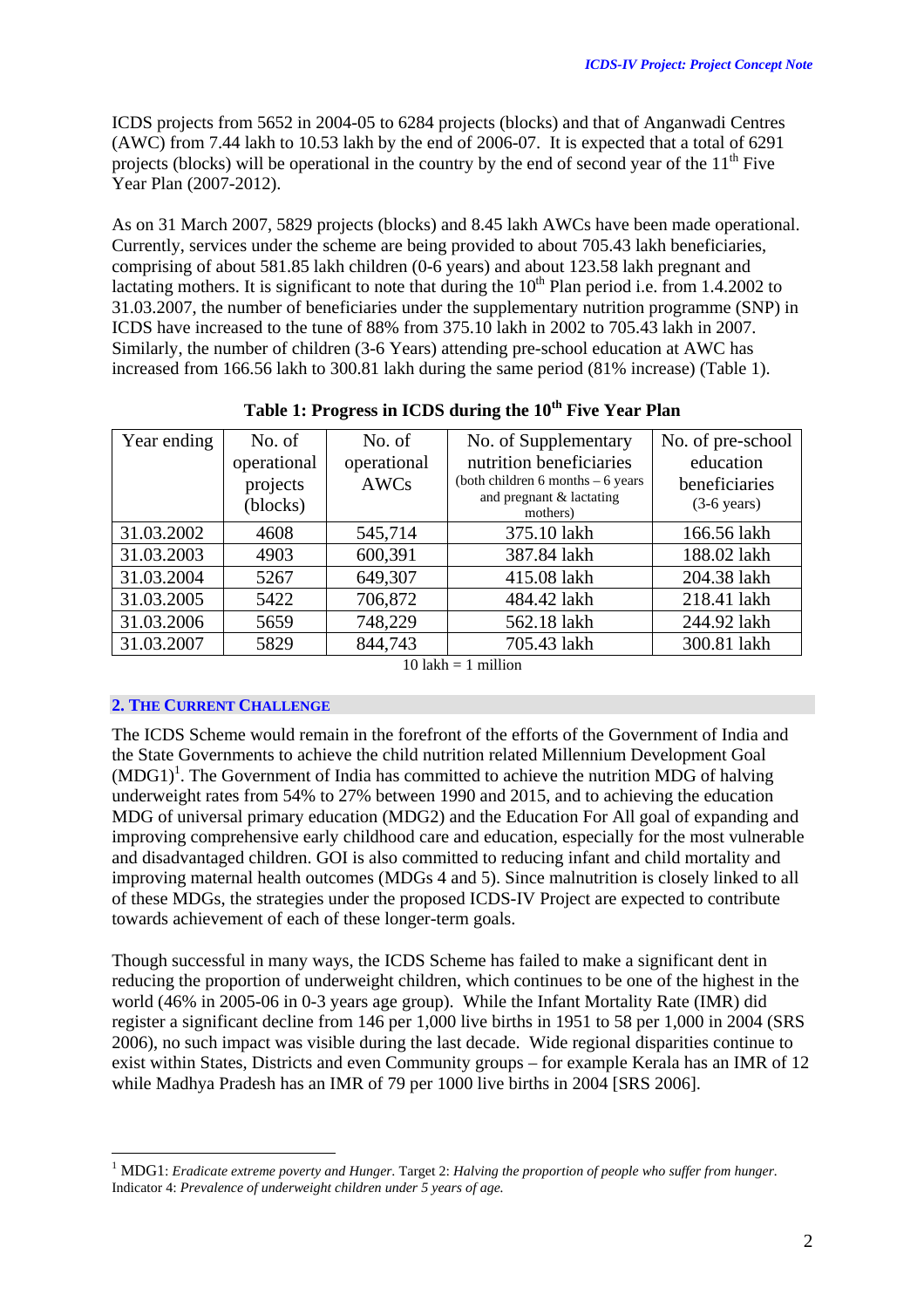Undernutrition continues to be a major public health problem in India, the most vulnerable groups being women of reproductive age group and young children. The NFHS fact sheets reveal the following trends:-

- In 1992-93 (NFHS-1), the prevalence of underweight children (weight-for-age) below three years was 52%. There had been limited progress in improving the prevalence of child malnutrition of less than one percentage point per year between 1992-93 (NFHS-1) and 1998-99 (NFHS-2: 47%). According to NFHS-3, in 2005-06, 45.9% of children below three years are found to be underweight i.e. only 0.2 percentage point progress per year since 1998-99.
- Dis-aggregation of underweight statistics (NFHS-2) by socio-economic and demographic groups reveals that weight-for-age underweight prevalence is higher in rural areas (50 percent) than in urban areas (38 percent); higher among girls (48.9 percent) than among boys (45.5 percent); higher among Scheduled Castes (53.2 percent) and Scheduled Tribes (56.2 percent) than among other Castes (44.1 percent).
- There is also large inter-State variation in patterns and trends in underweight. In six States, at least one in two children are still underweight, namely Maharashtra, Orissa, Bihar, Madhya Pradesh, Uttar Pradesh and Rajasthan. The four latter states account for more than 43 percent of all underweight children in India (NFHS-2).
- Nearly 23% of all children born in the country have low birth weight (NFHS-2).
- Proportion of children (6-35 months) who are anaemic has increased from 74.2% to 79.2% and that of pregnant women from 49.7% to 57.9% between 1998-99 and 2005-06.

Currently India is witnessing a high economic growth as measured in terms of booming and vibrant market and GDP growth; yet, there is no substantial evidence to prove that the economic prosperity has been translated into improvement in quality of life. There is virtually no significant improvement in undernourished children over the last 10-12 years reinforcing the argument that economic growth is a necessary, but may not be a sufficient condition for improvements in young child survival, nutrition and development.

It has been felt that mere physical expansion of the ICDS programme is not, however, enough to combat the complex problem of malnutrition. The programme has reached a stage where it has become essential to harmonize the expansion of the programme and its content enrichment in order to accelerate the implementation in achieving the core objectives, especially to reduce the child malnutrition and help reduction in mortality rates. Addressing issues like prevention and management of malnutrition, poor maternal and adolescent nutrition, gender discrimination, lack of nutrition and health education, inadequate community participation in the programme etc. continue to be a major challenges during the  $11<sup>th</sup>$  Five Year Plan.

#### **3. THE CONTEXT**

After more than 30 years of rich experience in the programmatic perspective, a paradigm shift is required in the ICDS Programme with a framework restructured to suit the current needs which would not only hasten universalisation of ICDS with quality to reach out to all under six children, but also intensify decrease in malnutrition, IMR and early child development. But this requires multi-sectoral interventions and changes in key family care behaviors. Reduction in underweight children below three years, enhancing early development and learning outcomes in all children (0-6) years and reduction in IMR in a normative time frame clearly needs a '*Mission Mode*' of implementation of the ICDS Scheme as against the present '*Programmatic Mode*'.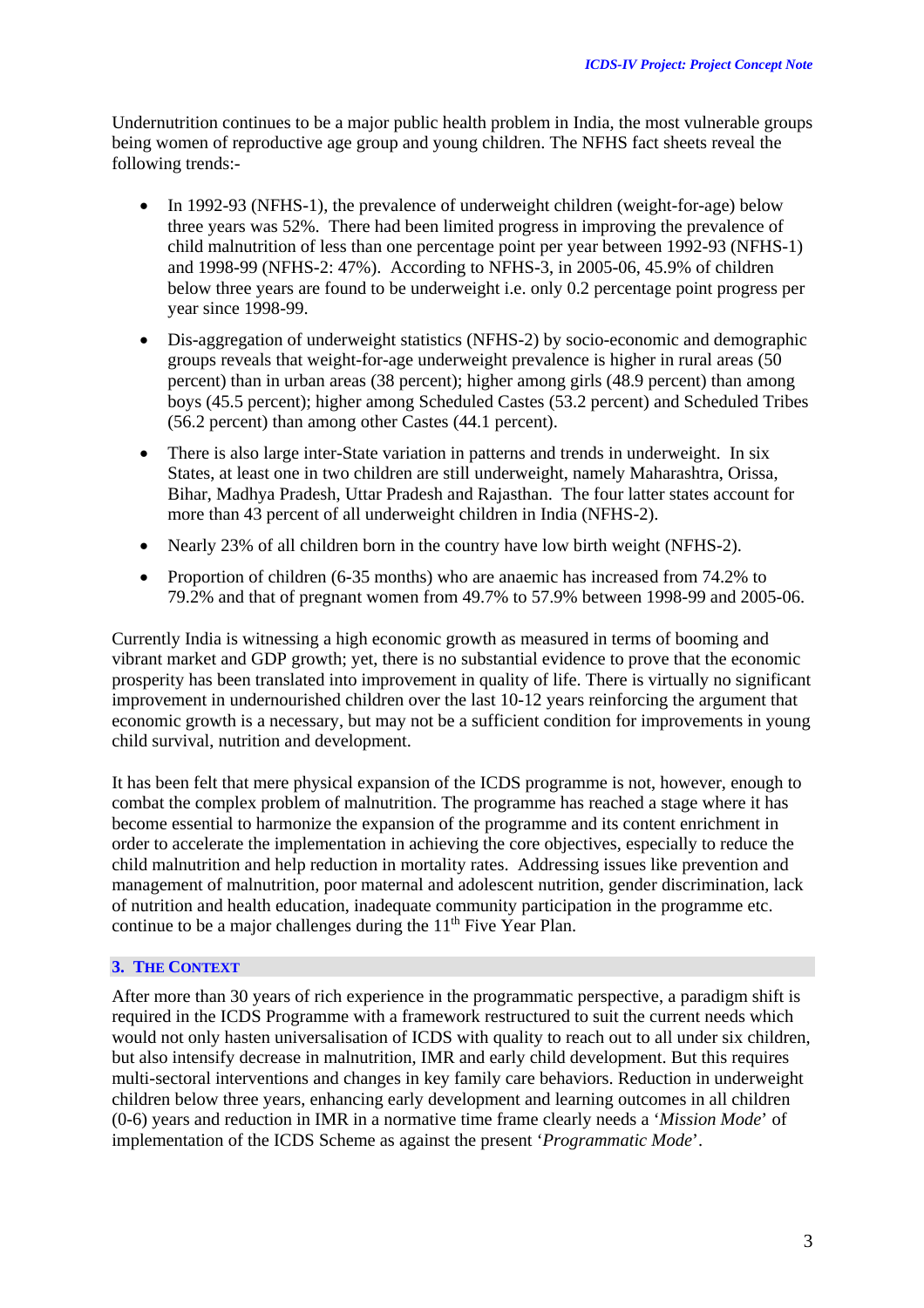*3.1 Guiding Principles:* With the above perspectives, the Ministry of Women & Child Development has initiated a consultative process to develop a revised implementation framework for ICDS with the following guiding principles:

- *Accelerating action in mission mode to reduce under-nutrition and assure children the best possible start to life;.*
- *Fostering decentralization, flexibility and community based locally responsive child care approaches;*
- *Strengthening partnerships with Panchayati Raj Institutions, NGOs/CBOs, Public and Private Sector;*
- *Ensuring equity-inclusive approaches to reach the most vulnerable & disadvantaged;*
- *Strengthening local capacity development;*
- *Empowering ICDS functionaries; and*
- *Promoting convergence to address nutrition, health and development needs of young children, girls and women.*

## *3.2 Vision of the Revised Framework*

- To provide early childhood care and education to all children up to the age of 6 years (to fulfill Constitutional obligation) through 'Universalisation of ICDS with Quality';
- To raise the level of nutrition of children below six years and pregnant and lactating mothers, with an inclusive approach to reach the most vulnerable, particularly SC/ST and Minorities;
- To undertake architectural corrections and promote policies to strengthen child development management with effective and transparent service delivery; and
- **Lever, through decentralized management, integration of nutrition determinants viz.** health services, sanitation and hygiene, safe drinking water, gender and social concerns and child care behaviors.

The key principles and strategies to be adopted for translating this vision into reality, are:-

- Restructuring ICDS Institutional managements at National, State, District, Project and village level;
- Strengthening basic infrastructure facilities and service delivery in Anganwadi Centres;
- Decentralized planning and management to allow States to formulate context specific child care approaches;
- Targeting children below three years more effectively and promote Infant and Young Child Feeding (IYCF) practices;
- Strengthening the pre-school education component;
- Promoting convergence of inter related services viz. RCH-II/NRHM, Sarva Siksha Abhiyan (SSA), safe drinking water and sanitation etc.:
- Empowering ICDS functionaries, Anganwadi Workers and Helpers;
- Strengthening capacity building of ICDS functionaries;
- Promoting community participation;
- Strengthening M  $&$  E framework with emphasis on community based monitoring.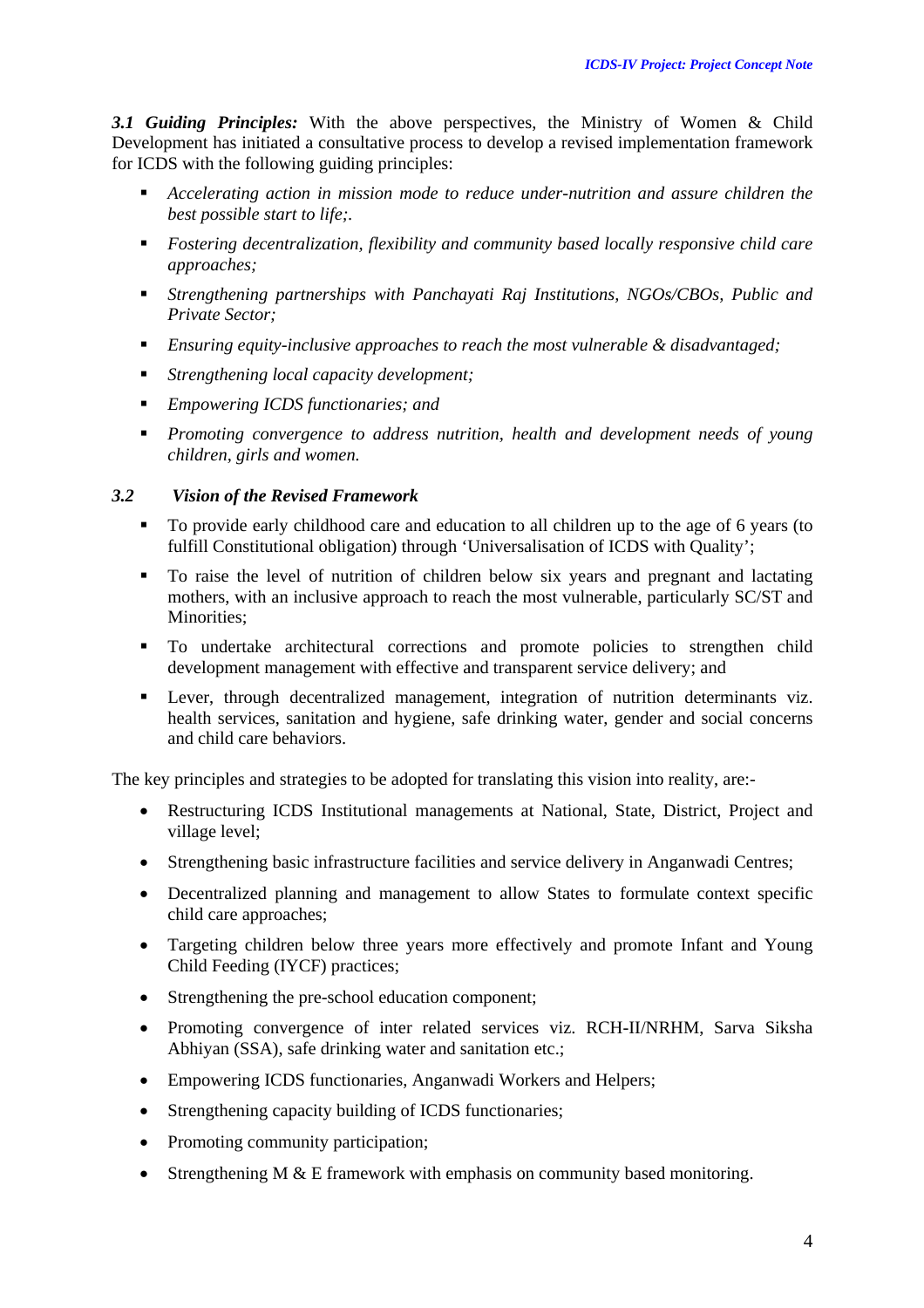Following the above broad framework, a five-year project viz., ICDS-IV with IDA assistance from the World Bank is proposed with the objectives/rationale stated below.

#### **4. Project Development Objectives**

The key objective of the project will be to reduce child malnutrition through expansion of utilization of nutrition services and awareness and adoption of appropriate feeding and caring behaviors by the households of 0-6 years of age; and improve early child development outcomes and school readiness among children 3 to 6 years of age; in selected high burden districts/States.

Special focus would be given on girl child and children from disadvantage sections.

#### **5. Project Rationale**

- To improve quality of service delivery to beneficiaries and increase outreach;
- To strengthen institutional framework for project implementation;
- To sustain capacity building efforts through decentralized and need based training of ICDS functionaries ;
- To replicate and upscale successful innovations and initiatives;
- To introduce new activities in line with latest paradigms of child development; and
- To ensure better involvement of community.

#### **6. Project Design –** *Five Key Principles*

- *Better Targeting- More intensive efforts and resources will be targeted to the high burden areas.* Since its inception, the ICDS Scheme has been implemented all over the country with uniform norms and without any flexibility to accommodate the area-specific needs to combat child malnutrition. Previous analyses have shown that malnutrition in India is concentrated in certain districts and villages. Therefore, these will be targeted for intensive support since improvements in these districts will have an impact on the national indicators. Under the proposed project, there would be a mechanism to address the needs of those areas (states/districts/blocks) where prevalence of malnutrition amongst children is more pronounced and participation of 3-6 year olds in ECE is below average. This would enable to have a level-playing field for these nutritionally backward areas with the others within a State or between the States. These States/Districts/Blocks would be provided additional interventions to combat child malnutrition and thus to correct the intra and inter-State imbalances.
- *Flexibility* in terms of management and programme implementation is also sought to be built up in the project design. Simultaneously, all efforts will be made to maintain quality standards in services to all beneficiaries. The RCH and SSA models will be followed for decentralized planning, with a stronger role for PRIs and District/ Community-level planning and accountability. The revised implementation framework will build upon and learn from a series of "best practices" in ICDS, and will aim to scale-up those that are evidence based and amenable to scaling-up. Different "best practices" may be scaled up in different Districts/States. Similarly, the urban and rural districts may have different designs and different strategies.
- *A simplified, evidence and outcome-based program design:* The new project will include a simplified program definition with a clear focus on evidence and outcomes. Nutrition will be the key focus during pre-pregnancy to three years of age, and early education outcomes for older children (3-6 years). The project design also seeks to incorporate life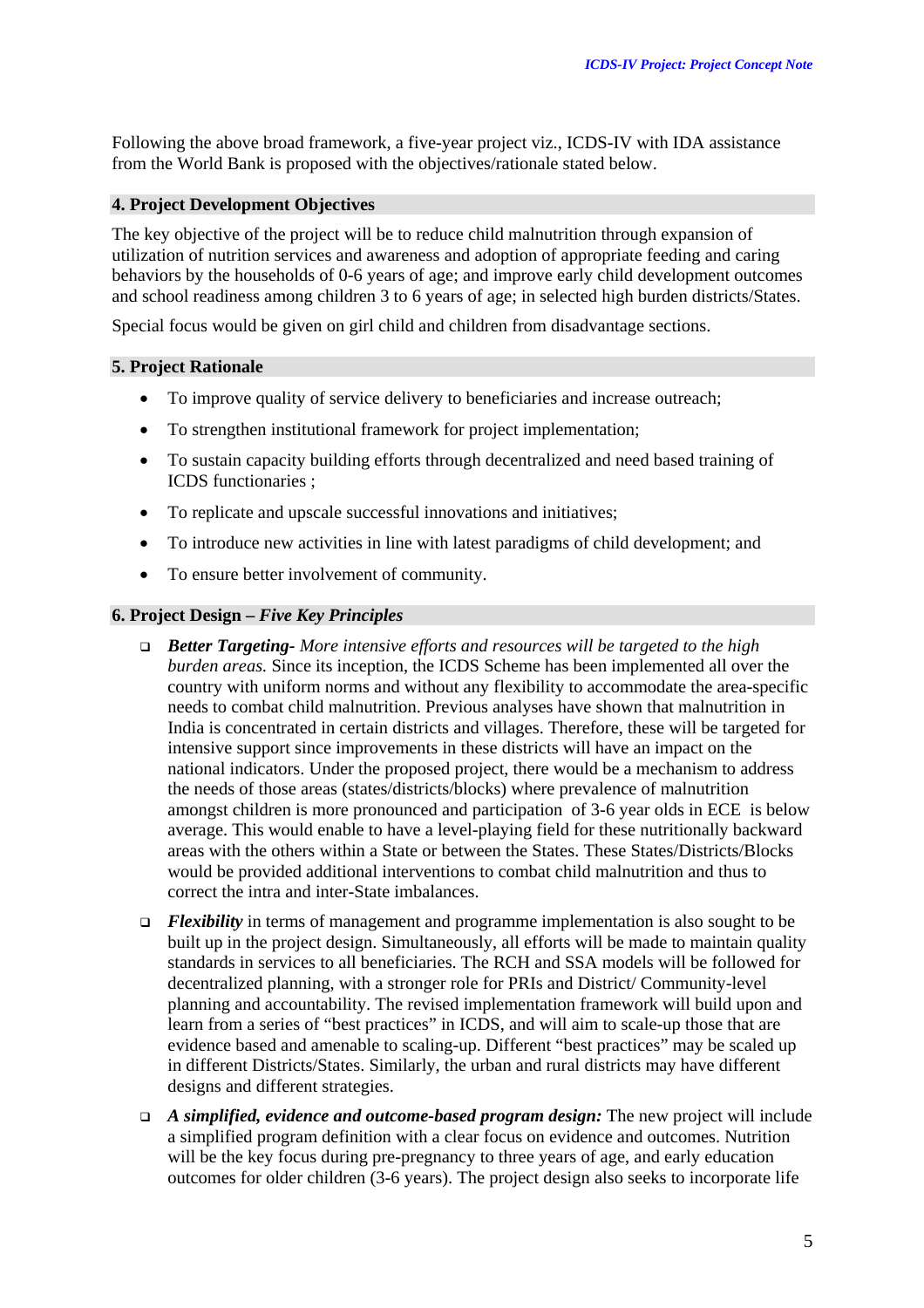cycle approach by addressing nutrition, health and education needs of beneficiaries at different stages of life, viz., pregnancy, childhood, child bearing and rearing, and adolescence. There will be a much stronger focus on Nutrition and Health education and on enhancing community awareness at all levels. Private sector/Corporate participation in Nutrition and Health Education/IEC and the use of traditional and mass media will be strongly encouraged. For ECCE the IEC component will focus on advocacy for developmentally appropriate practices thereby regulating demand for both public and private provision of services.

- *Stronger convergence* at the operational level will be forged with health (RCH & NRHM) to maximize the potential for nutrition outcomes. Convergence opportunities may include joint training of Anganwadi Worker (AWWs), ASHA and ANMs, joint supervision visits, jointly observed Mother-Child Health/Nutrition Days, etc . For ECE, close convergence and linkages may be with primary schools for curricular continuity, and synchronization of timings/location of ECE centers, where feasible and appropriate.
- *Strong Monitoring & Evaluation:* The project will put in to place a strong M&E component to enable collection of timely, relevant, accessible, high-quality information and to use this information to improve programme functioning by shifting the focus from inputs to results, outlays to outcomes, and for creating accountability for performance. A stronger evaluation component will report on the progress towards the outcomes, and a stronger MIS to allow for better management of the program at decentralized levels. Options will also be explored on how best to link key project outputs to the expenditure at all levels.

The project would promote the following:

- **Decentralization:** Of programme support activities;
- **Partnership:** Between communities and ICDS functionaries to nurture a sense of community ownership;
- **Sustainability:** Of changes to positive nutrition, health and education seeking behavior as also mother and child development status;
- **Empowerment:** Of adolescent girls by increasing their awareness, capacities and capabilities.

#### **7. Thrust Areas**

- Addressing health and nutritional needs of under-3 children
- Addressing early childhood development outcomes and school readiness in 3-6 year olds
- Implementation of Communications for behavior change (CBC): *Promotion of home based care for infants, appropriate feeding and caring practices etc.*
- Capacity building of ICDS functionaries and community
- Addressing needs of Adolescent Girls
- Strengthening Community participation/ownership in ICDS
- Strengthening convergence between ICDS and RHC-II/NRHM and SSA

## **8. Special Targeting Strategies**

#### **(a) Targeting under 3s for health and nutrition**

- Need assessment for under-3 children based on local customs, socio-economic status of the households and geographical region.
- Ensuring appropriate infant feeding practices through campaign and awareness generation
- Introduction of multiple feedings with a mix of on-the-spot and take-home ration approaches
- Universal growth monitoring and growth counseling through nutrition and health days/home visits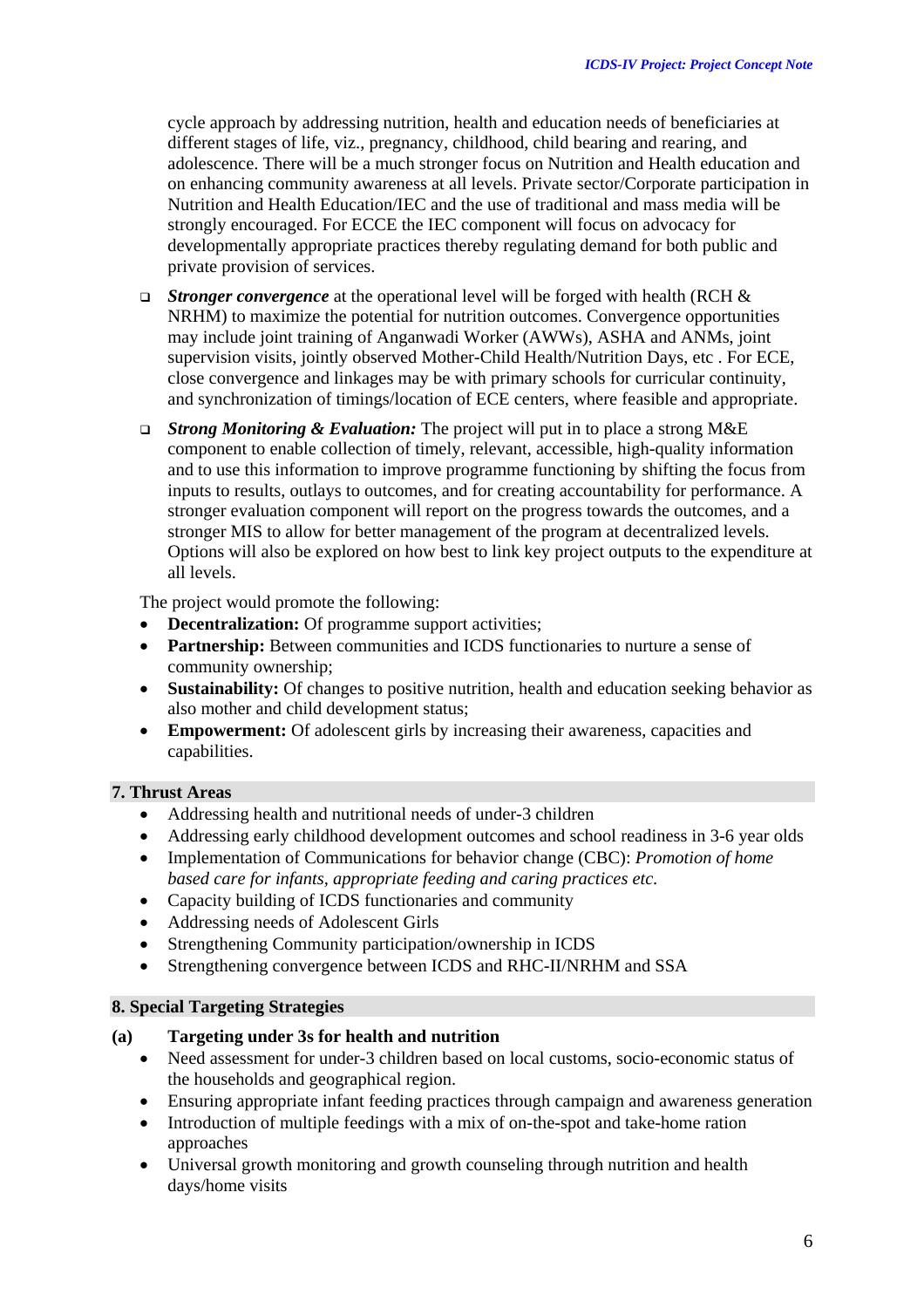- Ensuring timely immunization
- Providing necessary micronutrients

#### **(b) Targeting 3-6 year olds for ECE**

• Need assessment for 3-6 year old children based on local customs, socio-economic status, language of the households and geographical region.

## **(c) Targeting Adolescent Girls**

- Special focus on iron folate supplementation
- Formation of adolescent girls club
- Training on family life and health education

#### **(d) Targeting SC/ST/Minorities**

- Development of focused IEC strategies for targeting tribals keeping in view variations in languages, customs, mores, symbols and nuances.
- Preference to construction of AWCs in SC/ST/minority areas
- Establishment of min-AWCs in project States
- Development of special tribal strategies in project States for improved maternal and child health and nutrition

#### **9. PROJECT COMPONENTS & INTERVENTIONS**

The project will have two major components: i) Nutrition and ii) ECE. The nutrition component will primarily focus on the "window of opportunity" between pre-pregnancy through 3 years of age, and the ECE component will focus on preschool education for children 3-6 years of age.

#### **9.1 NUTRITION COMPONENT**

Under the nutrition component, a two-pronged strategy is proposed wherein there would be:

- (i) specific measures to improve the quality of services in the entire country on one side and
- (ii) additional measures to improve the coverage and effectiveness of ICDS in the high-burden States/Districts where prevalence of malnutrition is more.

*High burden States/Districts:* Based on the findings of a study titled "*Mapping and Profile of Target Districts*" carried out by the World Bank, eight States viz., Uttar Pradesh, Madhya Pradesh, Maharashtra, Rajasthan, Bihar, Chhattisgarh Jharkhand and Andhra Pradesh have been selected for intensive support under the project. While the first seven States have been selected due to highest concentration of child malnutrition, Andhra Pradesh has been selected in view of State's best practice experiences in the activities of Mother's Committees/Self Help Groups and community participation in development activities, which can serve as a model for other States to follow. About 160 districts from these States have been identified for intensive support under the project.

The **nationwide component** of the project will have two major activities viz., (i) training/ capacity building; and (ii) IEC.

## **9.1.1 Training/Capacity Building**

The importance of training and continuous capacity building of the ICDS functionaries for improving the quality of service delivery in ICDS has been recognized as vital for success of the programme in earlier five-year plans. The National Training Component of WCD/ICDS-III Project, christened as '*Udisha*', has been implemented during 1999-2006 with a focus on eliminating the heavy backlogs in job and refresher training of all functionaries all over the country and also introducing 'innovative (other)' training. After the closure of the project on 31 March 2006, the training programme has been continued with domestic resources during FY 2006-07, following the pattern of Project Udisha. During the Eleventh Five Year Plan (2007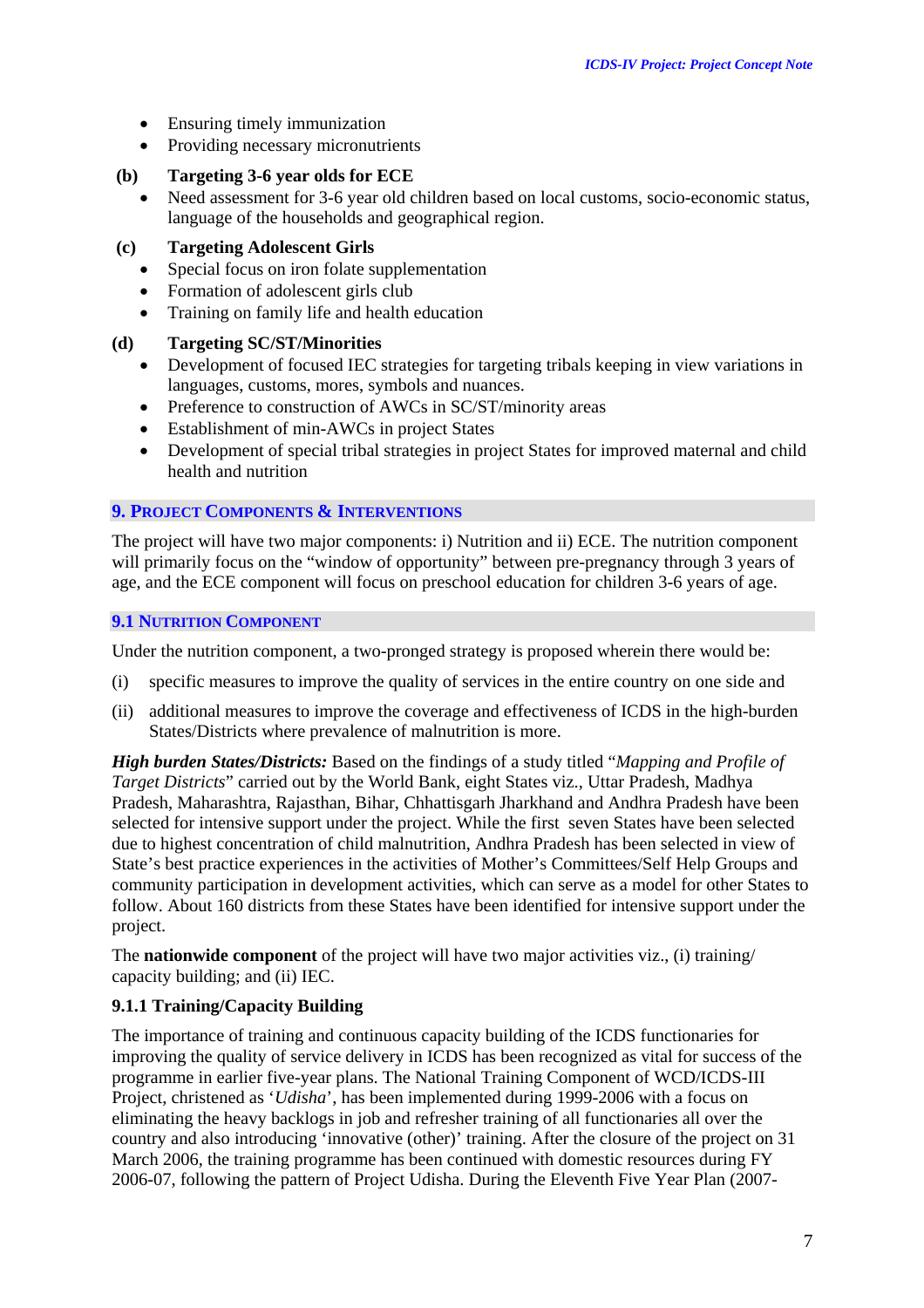2012), training and capacity building of ICDS functionaries would continue to be on the forefront of the agenda in ICDS.

The Training component will have three major sub-components:

- *(a) Capacity Building of the ICDS Field Functionaries*: This would basically follow the pattern of the erstwhile Project Udisha. Already a substantial network of institutions both Governmental and Non Governmental has been set up throughout the country, which would be used to impart training to the ICDS functionaries. The following would be strategy under this component:
	- $\Box$  Training functions would be planned, implemented and monitored at the state levels by a competent technical body (State level Resource Centre - SRC); this body would provide dynamic guidelines for determining training content from time to time, which should be fully aligned to carefully determined program priorities.
	- There would be a continuous assessment of the skills and capacity of the AWWs workers, and the training programmes would be dovetailed accordingly.
	- $\Box$  The entire training programme would be monitored with the help of a district/State level computerized database of the AWWs and AWHs. A common core joint training module for ICDS and RCH would be worked out – including new IYCF guidelines.
	- $\Box$  For effective convergence with health, joint-training programmes would be organized for the Anganwadi workers with the health functionaries on a regular basis.
	- There would be renewed emphasis on 'Other Training' component whereby the States are given flexibility to identify State specific problems that need more focused or innovative training and to take up such training programmes.
- *(b)Capacity Building of the family members and the community, especially the mothers*: In some states, the Mother's committees/Mahila Mandals have played an important role in the implementation of the ICDS programme. In order to replicate this success, capacity building programme would be organized for the mothers. Some of the best practices evolved for involving the community in the past, would also be up-scaled through regular orientation and training.
- *(c) Capacity Building of the Key Project Management Staff:* There would be provisions for periodic programmes to enhance capacity of the key management staff under the project from CPMU/SPMUs/Districts through regular orientation trainings/workshops/seminars in reputed Institutes/Organizations and best practices exposure visits both in India and abroad. These training programmes will generally cover relevant subjects including project management & planning, procurement, financial management, performance monitoring and evaluation, IEC etc.

## **9.1.2 Information, Education and Communication (IEC)**

Experiences in the erstwhile ICDS-III/WCD Project showed that there had been substantial impact of IEC on behavior changes of the households in respect of infant and young child feeding practices, awareness on health and nutrition needs of pregnant and lactating women, and adolescent girls, as was evident from the endline evaluation. This had been possible due to sustained interventions, which were tailored for the specific needs of the communities following development of State-specific IEC strategies.

IEC in ICDS will involve various approaches, build linkages, strengthen capacities, and enhance capabilities and skills besides building the environments for nation wide people's movement of participation in the programme. It is envisaged that IEC shall evolve successful processes which would result in AWCs being managed by village/slum women, responsibility for the food supplementation being taken over by the village community and effective targeting of all ICDS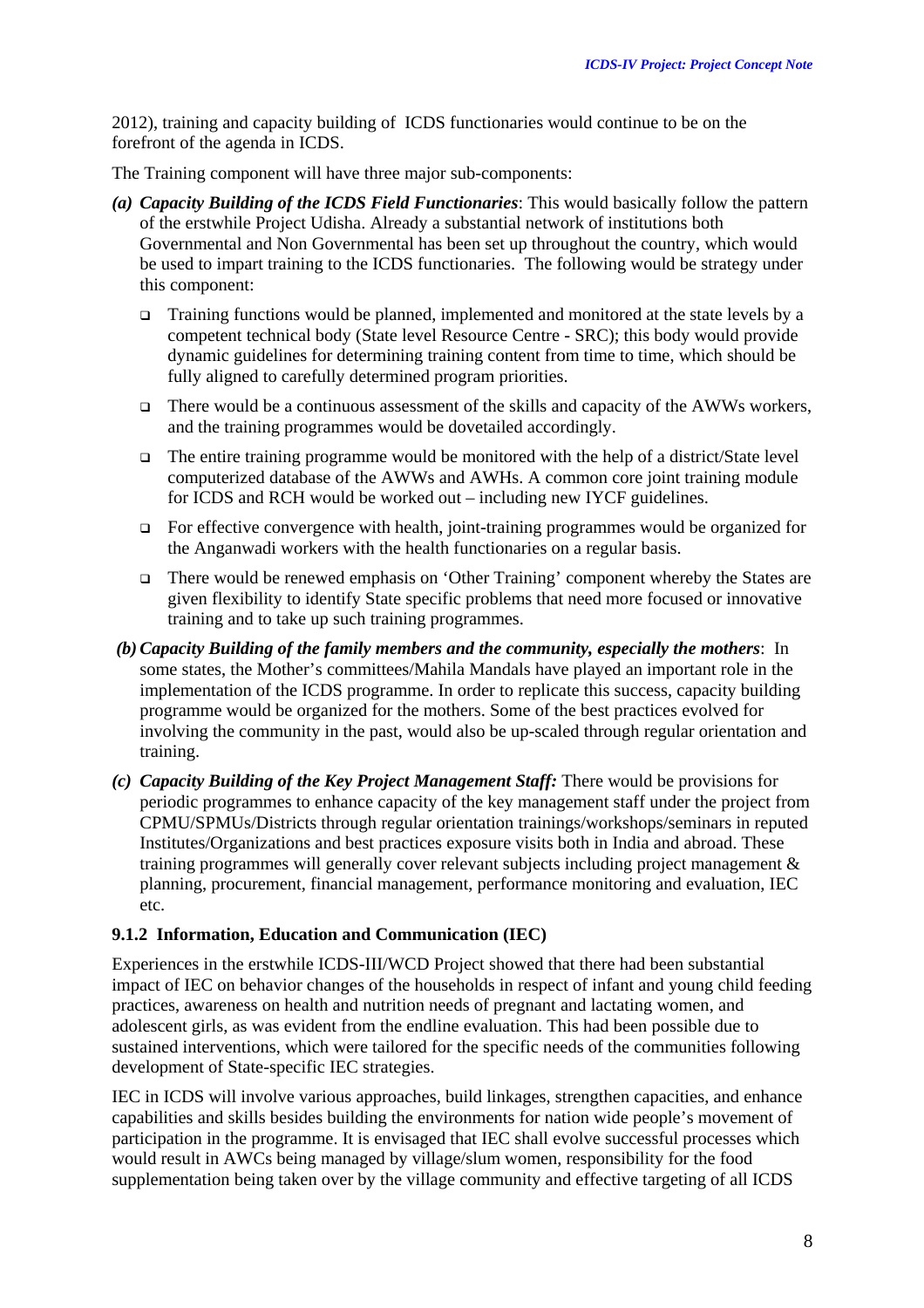services to reach out to the most needy as decided collectively by the village/slum dwellers themselves.

The communication strategy would also bring to the forefront on how to change behaviors of the community for the correct health and nutrition practices, by removing cultural barriers/ age-old practices/ superstitions. The advocacy programme in ICDS would enable widespread and sustained community participation as result of a better understanding and appreciation amongst the communities of the ICDS programme as well as health and nutrition issue. The following interventions are proposed:

- State specific IEC strategy would be developed and interventions would be made after assessing the communication needs for a particular community/region. The strategy would, inter-alia, involve use of multiple channels including folk media and mass media in addition to inter-personal communication (IPC) through AWWs and community level volunteers.
- Celebration of traditional occasions, like '*annaprashan*' (for children completing 6 months), birthday (for all children), "*godhbharai*' (for pregnant women) etc. would be encouraged to be observed at AWCa by involving local leaders and community members to convey the messages of timely and appropriate complementary feeding and also ANC and new born care.
- $\Box$  A periodic and concerted campaign on early and exclusive breastfeeding for the first six months, new born care, timely immunization, appropriate complementary feeding at six months of age along with continued breastfeeding (upto two years or beyond) would be taken up through both electronic and print media, apart from involving folk media.
- Technical expertise in planning, implementing and evaluating context-specific behavior change communication (BCC) at state and district levels would be brought in. Each district or a cluster of districts would be allocated to a professional agency for carrying out the social marketing task. This would reduce the workload on the existing Anganwadi functionaries on one hand and bring in professionalism on the other.
- There would be a concurrent evaluation mechanism through external agencies to assess the outcome of all types of IEC activities under the project.

In the high burden districts/States, the following interventions are proposed:

#### **9.1.3 Nutrition & Health Education**

The importance of nutrition and health education for improving the nutritional and health status of children and mothers, for adopting optimal infant and young child feeding practices, promoting consumption of micronutrient rich foods and also to increase compliance under vitamin A and IFA supplementation programmes and use of Iodized salt cannot be overstated. Nutrition  $\&$ Health Education (NHE) is not merely a process of transferring facts or information about nutritive value of foods, the role of food in preventing nutritional deficiency diseases or methods of food preparation. The fundamental objective of Education in Nutrition is to help individual to establish food habits & practices that are consistent with nutritional needs of the body and adopted to the cultural pattern and food resources of the area in which they live.

Keeping in view the above, the NHE component under the project would be redesigned with a particular emphasis on Mahila Mandals to a more comprehensive parenting support initiative. This would cover both mothers and fathers and not mothers alone, for improved health and nutrition of children.

While the Nutrition & Health Education will remain to be a continuous activity at the AWC, a fixed day in a month to be called as 'Mother & Child Day' (MCD) will be mandatory to observe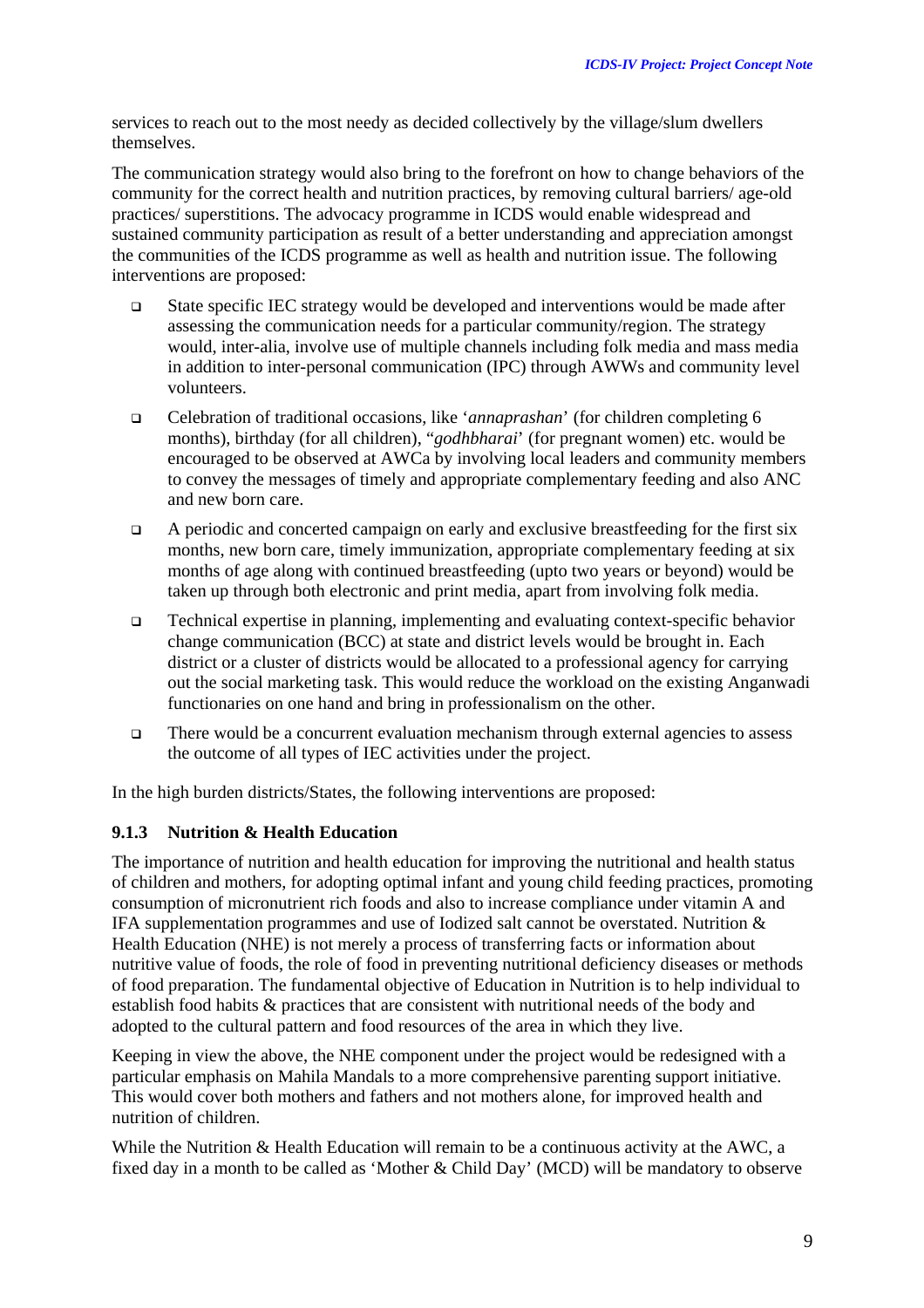by each AWC. The Supervisor and ANM would monitor the session on health and nutrition issues both for the mother and children. Participation of parents, local PRI members, NGOs and Mahila Mandals during MCDs may be encouraged. A token budget provision would be made to observe MCDs in all AWCs. During MCDs, universal early registration of pregnancy, antenatal care (ANC) of the pregnant women, immunization of women and children, IFA supplementation and more specifically one to one counseling for behavior change on infant feeding practices and improved care would be ensured.

Implementation of IYCF guidelines in letter and spirit with clear goals to make all stakeholders aware of the correct feeding practices will be ensured. Indicators on IYCF, such as initiation within one hour, exclusive breastfeeding upto 6 months, and appropriate complementary feeding at six months would be included in the monthly appraisal of AWW.

## **9.1.4 Micronutrient Interventions**

One of the emerging nutritional issues, which would be addressed through the proposed project, is the micronutrient deficiencies (MND) in children, termed as 'hidden hunger'. The micronutrient deficiencies of public health significance are vitamin 'A' deficiency (VAD), iron deficiency anaemia (IDA) and iodine deficiency disorders (IDD). Findings have shown that one of the major causes of micronutrient deficiencies diseases in the country is dietary inadequacy of the specific nutrients. The GoI, in its National Plan of Action on Nutrition, under National Nutrition Policy, has recommended fortifying foods with micronutrients as one of the medium to long-term strategies to tackle the problem of MND in the community.

Under the project, States are expected to address micronutrient malnutrition *via* food fortification and micronutrient supplementation. While much of the micronutrient supplements are providedfor through the RCH program, the support through ICDS in the identified States can consider demand generation and uptake of micronutrient supplements, and on filling-in the supply gaps where needed (such as iron-folate supplements for adolescent girls; and related strategies such as de-worming for young children). Micronutrient sprinkles for complementary foods for infants (*Micronutrient Sprinkles sachets)* or local multiple-micronutrient fortification of locally prepared complementary foods *(fortificants, other relevant supplies for fortification at decentralized levels.)*  would be tried out on pilot basis, after obtaining technical/expert opinions/suggestions.

## **9.1.5 Growth Monitoring & Promotion**

Regular growth monitoring is a tool for preventing malnutrition and for early detection of growth faltering. It provides clues for the causes of growth faltering and therefore, helps in timely interventions, *i.e.,* treating the causes of growth faltering.

- $\Box$  Monthly growth monitoring of all under-3 children to achieve 100% weighing efficiency and counseling families for improved child care behaviors would be ensured. Growth monitoring and promotion under ICDS would be utilized to monitor undernutrition among children.
- **Example 1** Keeping in view the fact that even with regular weighing, growth monitoring is effective only if accompanied by communication for behavior change that results in improved growth of the malnourished child, special emphasis will be given on counseling to mothers whose children are malnourished.
- Growth monitoring of the children especially of 0-3 years will be strengthened with the support of at least two Adolescent girls in the AWC catchments area who will work as volunteers. They will be provided 3-4 days training on Anganwadi activities, with special focus on malnutrition in children and ante/post natal care of mothers.
- All AWCs will be provided with a baby weighing scale and growth charts. In addition, for monitoring of the weight gained by the women during their pregnancy, adult-weighing scales will also be provided.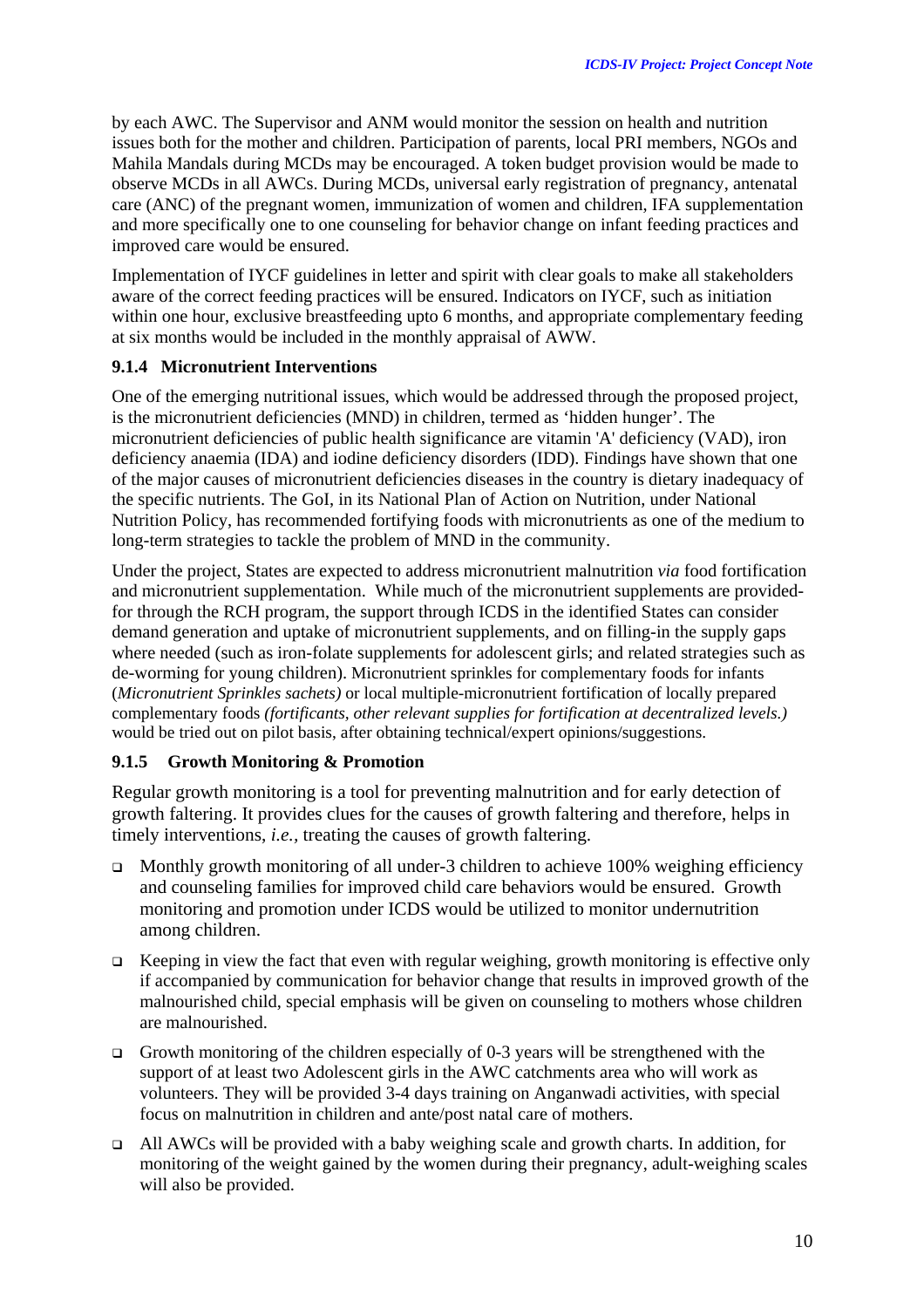## **9.1.6 Strengthening Service Delivery**

There is a continuing need of strengthening service delivery at the AWCs to ensure overall quality and impact of the services. Various measures are proposed under the project:

- Supplementary nutrition will be utilized strategically to prevent malnutrition in children. Provision of Ready-to-eat (RTE) energy food would be scaled up for the under-three children through Take-Home-Ration (THR).
- **Provision of basic kits (medicine & pre-school kits), equipments (baby and adult weighing** scales) and other materials (growth charts, display boards, utensils, outdoor-indoor play materials, furniture etc) would be made at AWC level. Blocks and districts will also be provided basic equipments including computers, furniture, vehicles etc.
- In addition to above, Mother and Child Protection Card would be introduced in every AWC. There is also a need for Nutrition & Health Education Kits (Flip chart) for each AWW for their ready reference on issues of health and nutrition of women and children during their home visits and observation of Mother & Child days (MCDs).
- A performance appraisal system for AWWs would be introduced. There shall be a reward and disincentive mechanism for effective delivery of services to infuse enthusiasm and motivation among the AWWs. An accreditation system, to grade AWCs, with defined quality standards would also be introduced.
- Provision for inter and intra-State study tour by the ICDS functionaries (AWWs, Supervisors and CDPOs/DPOs) would be made to encourage learning/sharing from/of each other's experience/exposure to best practices.

## **9.1.7 Infrastructure Development**

The ICDS Scheme does not provide for construction of AWC buildings, except in North-Eastern States, where construction of AWCs has been sanctioned as a special provision. In the previous World Bank assisted ICDS Projects, civil works had been one of the key priority interventions. Various evaluation studies and long experience of the Ministry indicate that the services under ICDS Scheme have delivered better quality results in those AWCs, which are located in their own premises. In a recent survey by NCAER (*Rapid Facility Survey*), it has been found that only 21% AWCs are running from semi-pucca building, about 15% from kuchha building, 9% in open space and about 6% from other places. 46% of AWCs do not have any toilet facility and 27% AWCs do not have drinking water facility.

In order to provide safe and hygienic environment for ICDS service delivery, AWCs must have their own buildings. In the proposed project, construction of AWC buildings and CDPO offices, supply of safe drinking water, provision of toilet facility, and electricity connection to AWCs will be taken up. The improved infrastructure would be attracting more beneficiaries within the fold of the Anganwadi system.

## **9.1.8 Empowering Adolescent Girls**

Following the life cycle approach, adolescent girls scheme will be implemented in all blocks covering all adolescent girls in the AWC catchment area. The spectrum of interventions would range from empowering adolescents with life skills education to provision of safe spaces and health services appropriate to the special needs of adolescents. Through intensive and focused training, adolescent girls will be mobilized to support AWC activities, especially in growth monitoring, growth promotion and counseling alongwith the AWWs. They would also participate in the Mother & Child days for nutrition and health education to mothers, thus equipping themselves with the knowledge on ante/post natal care, appropriate infant feeding practices etc.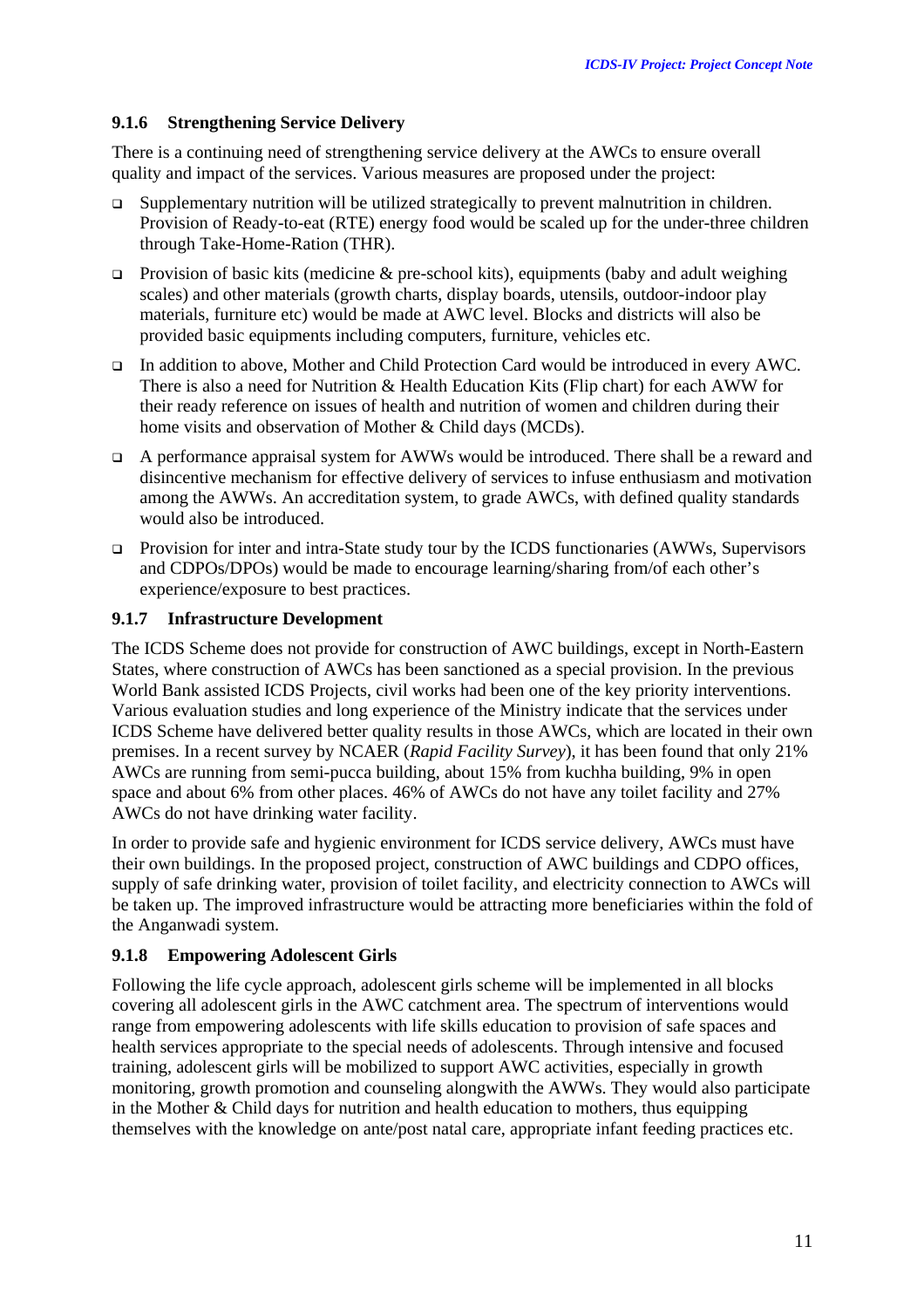## **9.1.9 Motivating the Anganwadi workers**

To motivate the Anganwadi workers towards discharging their day-to-day functions satisfactorily, the existing scheme of giving monetary awards and incentives at national and state levels has been found quite effective. While the scheme will continue as per its approved norms, under the project, both number of awards and their monetary value would be increased appropriately. Besides, inter/intra state study-tours for the Anganwadi works within the project period would be made. More so, efforts will be made to enhance the workers own and family's health and socio-economic status and her self-esteem by providing her a seat in decision making within the system. Other non-monetary incentives such as recognition, enriching her job content would be used.

## **9.1.10 Flexi funds at the Anganwadi centres**

In order to provide flexibility in implementing the scheme, certain minimum amount would be provided per month at the disposal of each of the AWCs. This amount could be used for purposes of improving nutrition status of the undernourished children. The mothers' committee would be involved to operate this fund.

## **9.1.11 Stronger Convergence with RCH-II/NRHM**

Stronger convergence at the operational level will be forged with health (RCH & NRHM) to maximize the potential for nutrition outcomes. It would include joint training of *Anganwadi Worker* (AWWs), ASHA and ANMs, joint supervision visits, jointly observed Mother-Child Health/Nutrition Days, etc. Convergence with the activities of other departments, especially, Health and Family Welfare Department would be achieved by setting up of institutional mechanisms, joint training of functionaries, development and implementation of joint monitoring systems, and incentives for functionaries for achieving convergence.

## **9.1.12 Monitoring & Evaluation**

The project will put in to place a strong M&E component to enable collection of timely, relevant, accessible, high-quality information and to use this information to improve programme functioning by shifting the focus from inputs to results, outlays to outcomes, and for creating accountability for performance. A stronger evaluation component will report on the progress towards the outcomes, and a stronger MIS to allow for better management of the program at decentralized levels.

- $\Box$  The project would support the ongoing efforts of revamping the existing MIS. The existing large number of reports/registers/proformas, which the Anganwadi Worker has to fill up, will be reduced to ease her burden. A more user- friendly and simple reporting system/MIS would be developed to ensure 100% capturing of data regarding the beneficiaries (especially growth monitoring).
- $\Box$  There would be a strong evaluation strategy under the project. Baseline surveys will be conducted in the project areas at the beginning of the project to collect the information on key performance monitoring indicators, which in turn would enable fixing the targets for the project. An in-depth endline survey/impact evaluation would be taken up during the final year of the project to gauge the achievements in respect of the project development objectives.
- In addition to input and process indicators, the project would focus on more output indicators (e.g. proportion of mothers who changed their child caring behaviors), so that the input and process indicators can be more persuasively linked to project outcome indicators. The collected monitoring and evaluation indicators would be analyzed and disseminated for policy-making and supervision. Inclusion of control groups for comparison in both baseline and endline evaluation would enhance the evaluation effectiveness.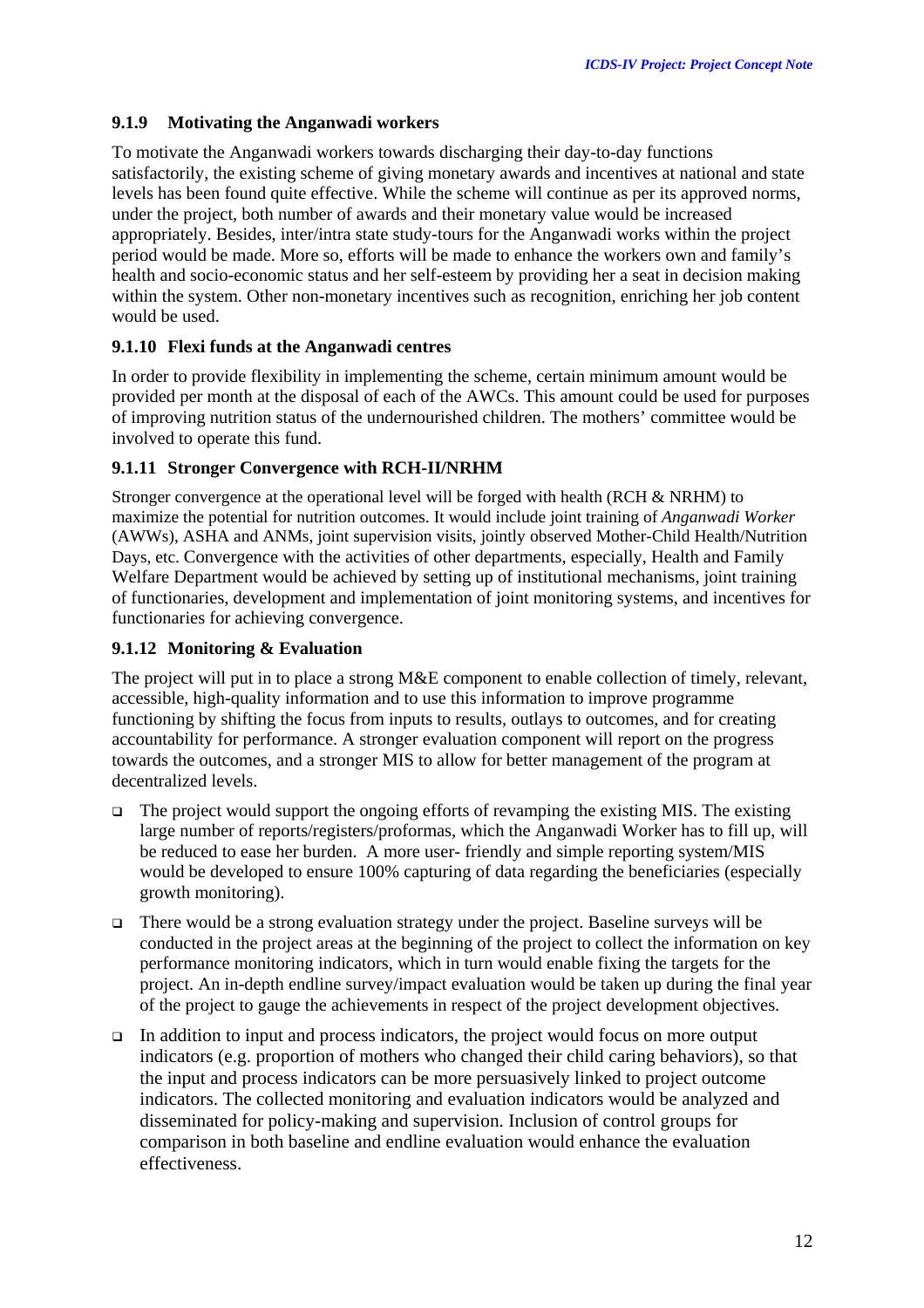- Issue-specific operational research studies and periodic social assessments to make midcourse corrective actions would also be taken up.
- $\Box$  Supervisors' role in monitoring of the key service delivery would be strengthened. Home visit planner to help AWW to prioritize and plan home visits to households at critical periods of life cycle would be introduced.
- MIS systems in selected states/districts would be strengthened for moving from a *Monitoring Information System* to a *Management Information System.* MIS would attempt to increased accountability to communities/beneficiaries through innovative mechanisms such as social audits, community report cards, etc.
- Through regular training and workshops, data handling and analysis capacity at block, district and state levels to allow timely analysis of the information would be enhanced.

#### **9.2 ECE COMPONENT**

The ECE component of the Project will have the following objectives:

- To contribute to expanded access, reduction in equity gaps and improvement in quality and utilization of ECE services for 3-6 year old children through a variety of context specific models. Some models already on the ground include a NGO implemented ECE centre, school based centre and the ICDS centre viz., habitation based AWC.
- To strengthen linkages with primary education for the poor, particularly in terms of ensuring school readiness at school entry and facilitating girls' participation in primary schooling through provision of surrogate care for younger siblings.
- To expand childcare arrangements and enhancing community awareness regarding developmentally appropriate psycho- social caring practices for children under 3 years and for 3 to 5 year olds and strengthening parental support.

Pre-school education is a key factor in early childhood development, and enhances the enrollment for and impact of primary education. Under the project, there would be specific interventions to strengthen the ECE component. Given the fact that the early childhood years, that is, the first 6 years in the life of a child are critical, since growth and development is very rapid during this period, there is a need of an environment which is both supportive as well as stimulating.

The ECE Component under the proposed project will have two sub-components:

#### **9.2.1 Policy and Programmatic Support at national/state levels, which will have the following activities:**

- *(a) Setting of quality standards through a consultative process for*
	- ECE services including teacher-child ratio, supervisor- teacher ratio, salaries/honorarium, developmentally appropriate curricula, parent and community involvement, progress monitoring, convergence with primary school etc. and
	- ECE training for teachers and teacher educators, including frequency, scope, content, methodology etc.
- *(b) Mechanisms for quality assurance and accreditation* based on above

#### *(c) Training and Resource Support*

- Review and mapping of training facilities/provisions in all states and districts including curricula.
- Identification of good training institutions within and outside the sector, NGOs, resource persons and establishment of a directory and network for training and on site resource support.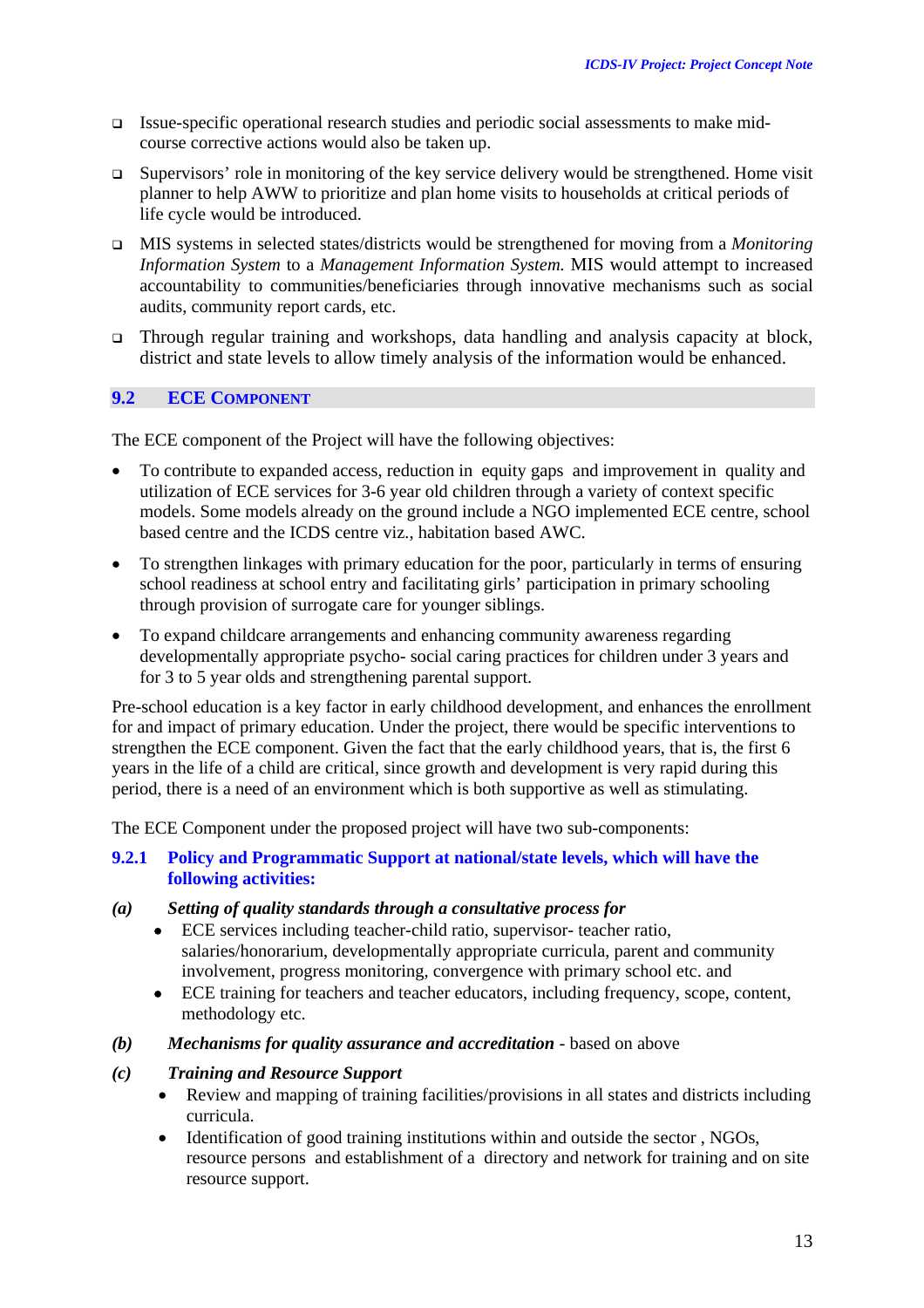• Preparation of a broad training strategy including policy provisions required to ensure trained teachers; need assessment and matching training requirements/needs with provision through a phased plan, support for dev elopement of need based training curricula and materials.

#### *(d) Monitoring and Evaluation:*

- Identification of basic indicators for monitoring children's progress
- Establishment of a baseline for system monitoring and impact evaluation
- Conducting periodic research studies to see impact of various interventions and /or enhance understanding of factors influencing quality and outcomes.

#### *(e) Advocacy and information sharing:*

Development of a communication strategy including (a) identification of main messages *vis-à-vis* target groups for both early stimulation for under 3's and ECE for 3-6 year olds for promoting behaviour change and regulating demand for quality ECE (b) related modes of advocacy including identifying areas of convergence (c) development of content /scripts for the messages (d) monitoring impact.

#### **9.2.2 Targeted Service Delivery in high-burden districts**

- Identification of high-burden States/districts with low girls' enrolment in primary schools.
- Development of a baseline of agreed indicators on census/sample basis and carry out of resource mapping of resource institutions /persons available, identification of good practices, convergence possibilities/experiences with primary school etc.
- Identification /selection of state and district program officials and district resource teams for ECE
- Delineation of a process of planning, budgeting and implementing the ECCE program
- Orientation and capacity development of state/district coordinators and planning teams in ECE including exposure to good practices and different models, need assessment and preparation of district plans and budgets through micro–planning; possibilities for partnership with NGOs and private sector etc.

Specific interventions that would be made under the project in special focus districts will be as follows:

- Provision of learning materials alongwith PSE kits would be made available to help impart quality pre-school education.
- Stronger linkages with SSA/primary school and linkages with programmes such as adult literacy would be forged to facilitate older girls' participation in schooling and to enable a broader understanding among parents of the significance and criticality of ECE for a child's growth and development.<sup>[2](#page-15-0)</sup>
- Specific training strategy for ECE to develop qualities of sensitivity, empathy, and child centered pedagogy would be made following the positive experiences of Udisha Project<sup>3</sup>.
- There would be a system of continuous and comprehensive assessment of children's learning and development. Innovative methods of supervision , mentoring/training and on-site resource support would be piloted.
- Strengthening of program monitoring and having an effective social audit would be taken up. Participation of parents and community in this process would be ensured. Suitable and

 $\overline{a}$ 

<span id="page-15-0"></span><sup>&</sup>lt;sup>2</sup> Recommendations of the National Consultation on Early Childhood Education, June 6, 2006, New Delhi, MWCD and UNICEF

<span id="page-15-1"></span><sup>3</sup> *Ibid*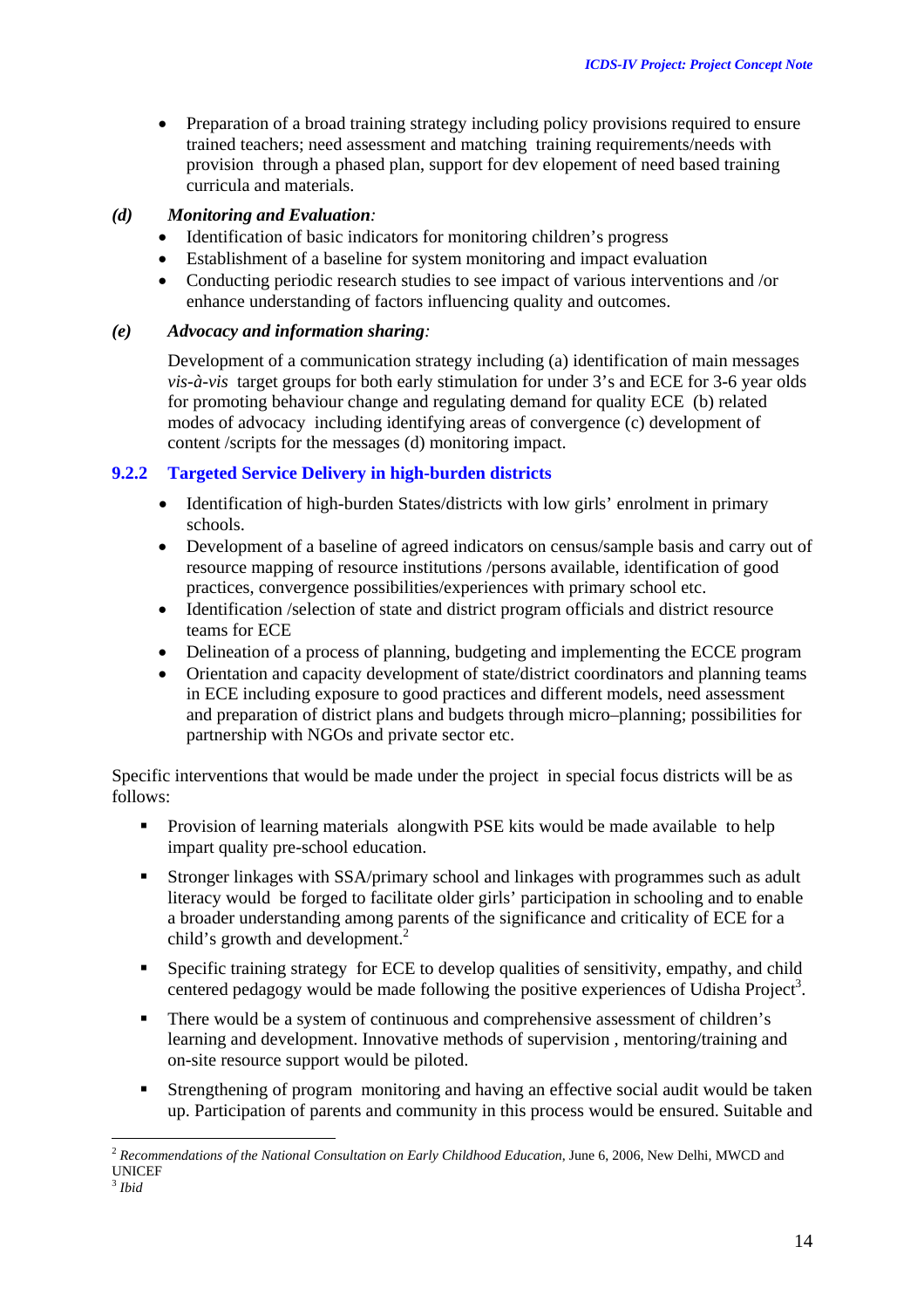appropriate mechanism such as ICDS accreditation system would be evolved to enable community involvement in monitoring and social audit of ICDS  $\&$  ECE component.<sup>[4](#page-16-0)</sup>

 Media would be utilized proactively along the lines of Ministry of Health to propagate and advocate the cause of children and the importance of ICDS in general and ECE in particular<sup>5</sup>[.](#page-16-1) In order to sensitize the public on various aspects of  $ECE -$  pedagogical and mother tongue language concerns, warns against the danger of neglect, significance and true meaning of ECE etc – mass public awareness and advocacy programmes would be undertaken involving different forms of print, electronic and folk media. Discipline experts and experienced practitioners would be engaged in this task<sup>6</sup>.

#### **10. PROJECT MANAGEMENT**

It has been felt that one of the main reasons for inadequate focus and sharpness in ICDS efforts is inadequate technical and managerial expertise at various levels of management to determine the content, guard it from external influences and guide the implementation with state-of-the-art technology. Keeping in view the emerging needs in ICDS, a paradigm shift is required in respect of the programme management *vis-à-vis* the ICDS programme implementation framework.

Under the proposed project, the following management structure would be adhered to:

- An Empowered Committee at the central level under the chairpersonship of the Joint Secretary, MWCD would be constituted under the Project to give policy directions to the project and also accord sanctions to the annual action plans. Apart from this, a three tiremanagement structure at the Central, State and district level would be set up in order to have effective planning, management, supervision and monitoring of the project (Annex).
- A Central Project Management Unit (CPMU) at the central level under the Ministry of WCD, State Project Management Units (SPMUs) under the Directorate of ICDS at the State levels, and District Cells in the selected districts (if not existing) would be set up. Both CPMU and SPMUs would consist of professionals and technical persons having expertise in the areas of nutrition, IEC, Finance & Procurement, PSE, Training, M & E/MIS, and Community Mobilization etc., alongwith key governments officials. Setting up of the PMUs at the State level would be a pre-requisite before starting off the project in the States.
- Project Directors in both CPMU and SPMUs will be delegated with certain administrative and financial powers for day-to-day implementation of the project including clearances of the proposals to make them more functionally effective.
- Decentralized District based planning would be adopted in the project. District level Health Surveys (DLHS) data will be used for assessing the impact of interventions through ICDS. Inter-sectoral district/block/village level micro planning for children - with clear synergistic health, nutrition and development outcomes, with decentralized locally responsive childcare approaches would be developed.
- Block Level Coordination Committee (BLCC) would be set up consisting of the members from the community, panchayat, NGO to monitor and coordinate the implementation of the programme.
- For the smooth fund flow from the centre to the implementation agency, Society model would be tried out, similar to that of Sarva Siksha Abhiyan/NRHM.

 $\overline{a}$ <sup>4</sup> *Ibid* 

<span id="page-16-1"></span><span id="page-16-0"></span><sup>5</sup> *Ibid* 

<span id="page-16-2"></span><sup>6</sup> *Draft Recommendations of the Sub-Group on Pre-school education for the XI Plan*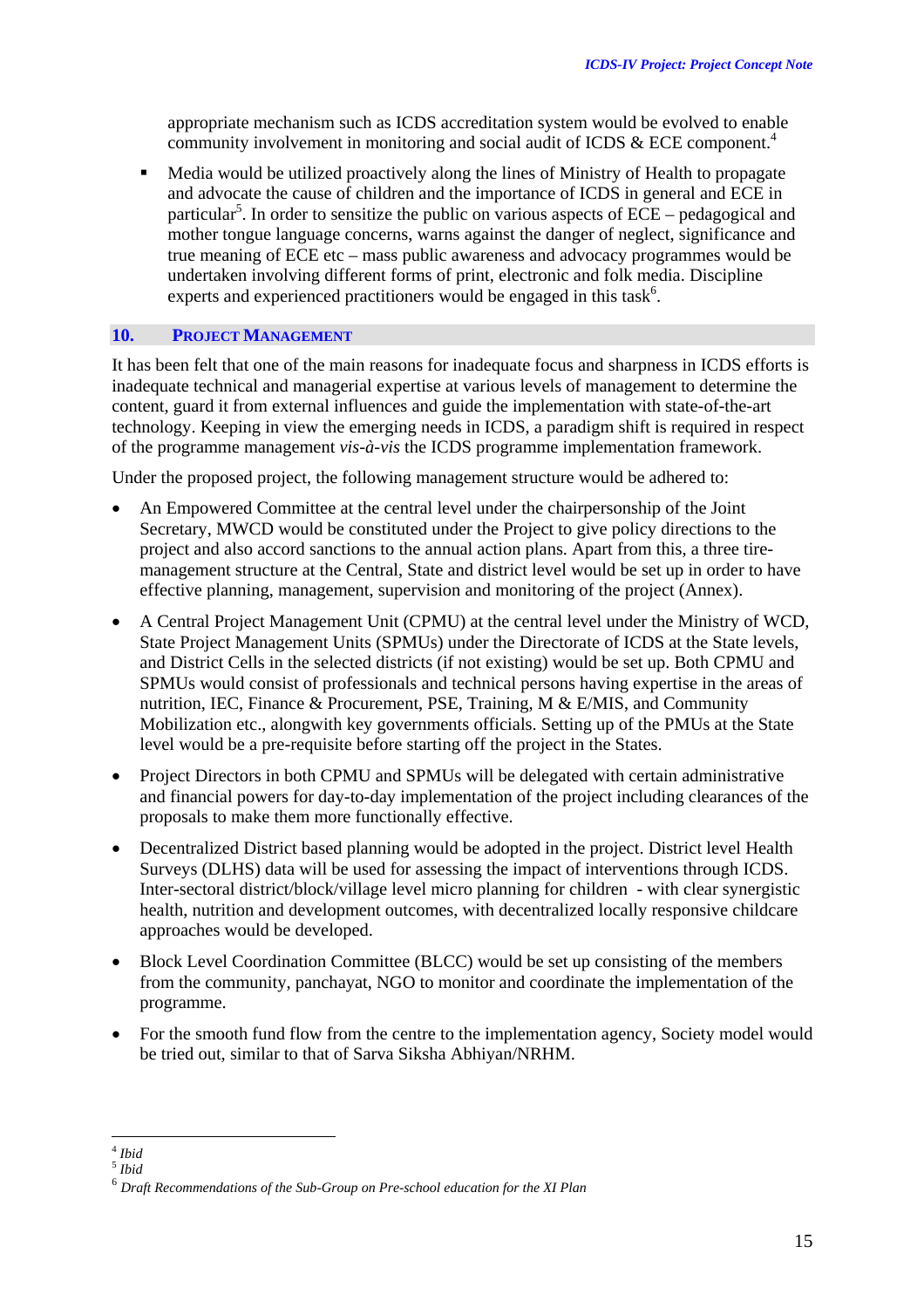#### **11. PROJECT PERIOD**

It is expected that the project would be made effective during July-August 2008. Duration of the project will be for a period of five years.

### **12. PROJECT COST**

The exact project cost will be determined through the development of Project Implementation Plans (PIPs). The Ministry of WCD has, however, initially worked out budgetary requirements for the 11<sup>th</sup> Five Year Plan as Rs.41764.80 crore, which has been further revised tentatively to Rs.72877.52 crore (equivalent to US\$ 18 billion). The budgetary allocation (BE) for ICDS during FY 2007-08 has been made as Rs. 5293.00 crore (US\$1.3 billion). It is expected that the IDA assistance to the proposed project will be to the tune of US\$ 450 million with US\$ 250 million for the Nutrition component and US\$ 200 million for the ECE Component for five years.